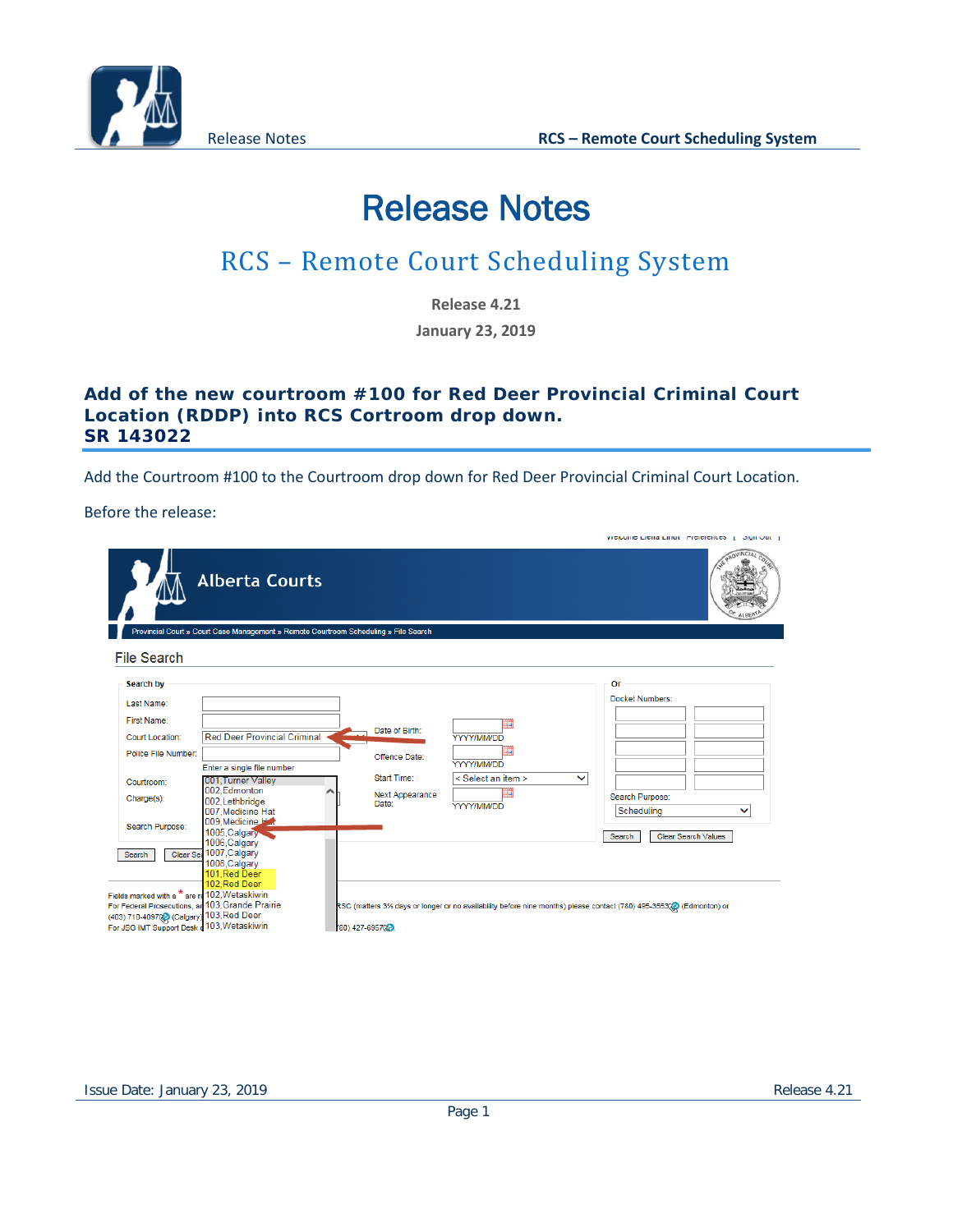

#### After the release:

|                                          |                                                                                               |                                  |                                                  | Welcome Elena Lindt Preferences   Sign Out                         |
|------------------------------------------|-----------------------------------------------------------------------------------------------|----------------------------------|--------------------------------------------------|--------------------------------------------------------------------|
|                                          | <b>Alberta Courts</b>                                                                         |                                  |                                                  |                                                                    |
|                                          | Provincial Court » Court Case Management » Remote Courtroom Scheduling Training » File Search |                                  |                                                  |                                                                    |
| <b>File Search</b>                       |                                                                                               |                                  |                                                  |                                                                    |
| Search by                                |                                                                                               |                                  |                                                  | Or                                                                 |
| Last Name:                               |                                                                                               |                                  |                                                  | Docket Numbers:                                                    |
| First Name:                              |                                                                                               |                                  |                                                  |                                                                    |
| Court Location:                          | <b>Red Deer Provincial Criminal</b>                                                           | Date of Birth:                   | YYYY/MM/DD                                       |                                                                    |
| Police File Number:                      |                                                                                               | Offence Date:                    |                                                  |                                                                    |
|                                          | Enter a single file number<br><b>TIGHT SHIPSING</b> TIGHT                                     | Start Time:                      | YYYY/MM/DD<br>< Select an item ><br>$\checkmark$ |                                                                    |
| Courtroom:                               | 009, Medicine Hat<br>$\sim$                                                                   |                                  |                                                  |                                                                    |
| Charge(s):                               | 100, Red Deer<br>1005.Calgary                                                                 | <b>Minut Appearance</b><br>Date: | Ħ<br><b>YYYY/MM/DD</b>                           | Search Purpose:                                                    |
| Search Purpose:                          | 1006, Calgary<br>1007, Calgary<br>1008, Calgary                                               |                                  |                                                  | Scheduling<br>$\checkmark$<br><b>Clear Search Values</b><br>Search |
| Clear Sea<br>Search                      | 101, Fort McMurray<br>101, Red Deer                                                           |                                  |                                                  |                                                                    |
|                                          | 102.Red Deer<br>102, Wetaskiwin                                                               |                                  |                                                  |                                                                    |
| Fields marked with a <sup>*</sup> are re | 103.Grande Prairie<br>103 Red Deer                                                            |                                  |                                                  |                                                                    |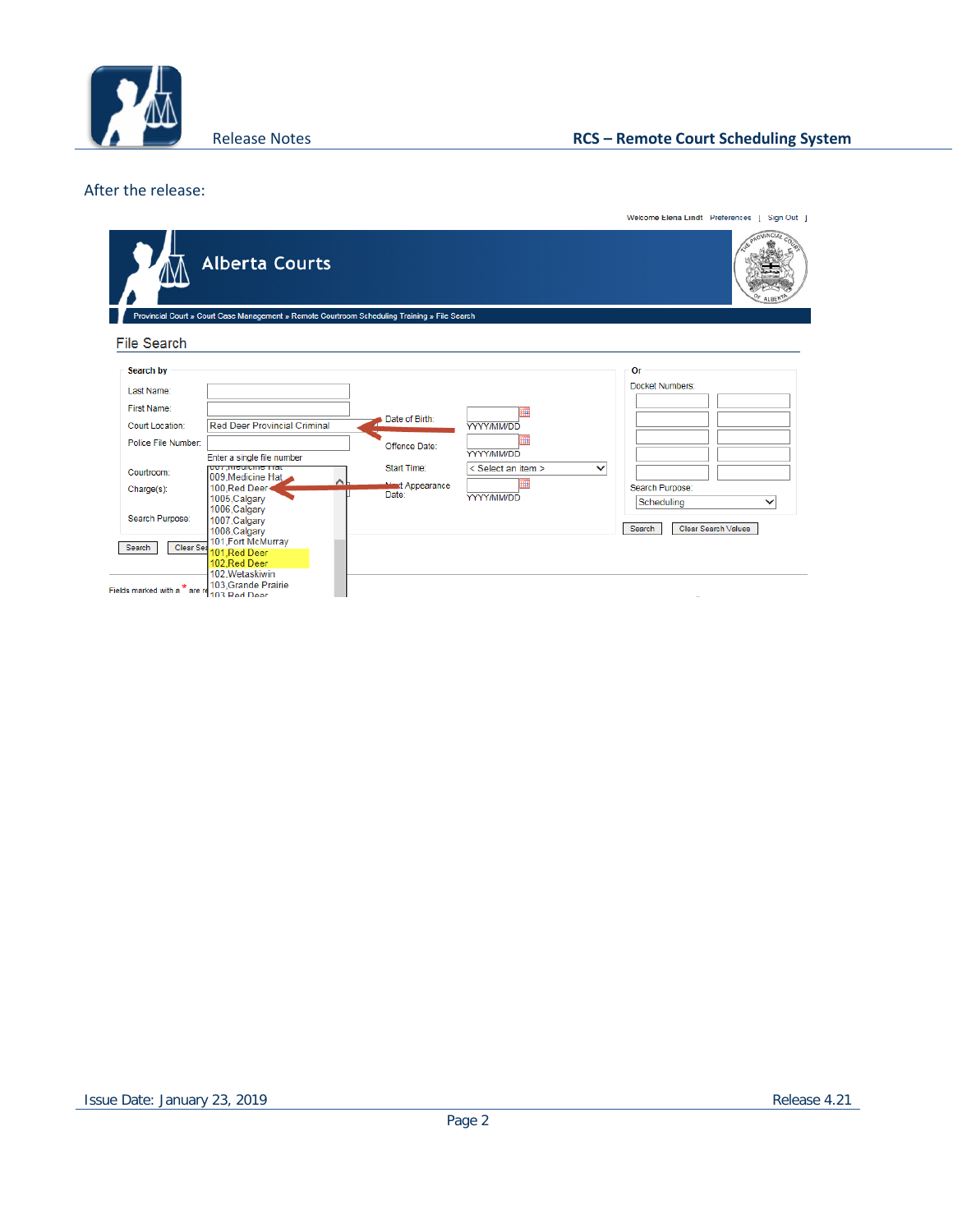

**Je E** skunne

### **RCS – Specialized Prosecutor Indicator SR 90383**

A Specialized Prosecution Indicator has been added RCS. If a file in PRISM is marked as being a Special Prosecution file that information will be pushed from PRISM to RCS upon doing a Search of a File/Docket number in RCS, just like the Federal file indicator. This indicator will not appear for a full docket list searches or name searches in RCS only when doing a Search by file/docket number. Results screen below show how this indicator will appear in RCS on the search and on the confirmation screens.

|                            |                                                     |                                           | Provincial Court » Court Case Management » Remote Courtroom Scheduling Training » File Search |                                                         |                                          |                                         |                 |                                 |                                    |
|----------------------------|-----------------------------------------------------|-------------------------------------------|-----------------------------------------------------------------------------------------------|---------------------------------------------------------|------------------------------------------|-----------------------------------------|-----------------|---------------------------------|------------------------------------|
| File Search                |                                                     |                                           |                                                                                               |                                                         |                                          |                                         |                 |                                 |                                    |
| Search by                  |                                                     |                                           |                                                                                               |                                                         |                                          |                                         | Or              |                                 |                                    |
| Last Name:                 |                                                     |                                           |                                                                                               |                                                         |                                          |                                         | Docket Numbers  |                                 |                                    |
| First Name:                |                                                     |                                           |                                                                                               |                                                         |                                          |                                         | 170008965P1     |                                 |                                    |
| Court Location:            | < Select an item >                                  |                                           | Date of Birth:<br>$\checkmark$                                                                | <b>YYYY/MM/DD</b>                                       |                                          |                                         |                 |                                 |                                    |
| Police File Number.        |                                                     |                                           | Offence Date:                                                                                 |                                                         |                                          |                                         |                 |                                 |                                    |
|                            | Enter a single file number                          |                                           | Start Time:                                                                                   | <b>YYYY/MM/DD</b>                                       | < Select an item >                       | $\checkmark$                            |                 |                                 |                                    |
| Courtroom:<br>Charge(s):   | < Select an item >                                  | $\checkmark$                              | Next Appearance                                                                               |                                                         |                                          |                                         | Search Purpose. |                                 |                                    |
|                            | e.g. $404,100(1)$                                   |                                           | Date:                                                                                         | YYYY/MM/DD                                              |                                          |                                         | Scheduling      |                                 | $\checkmark$                       |
| Search Purpose:            | Scheduling                                          | $\checkmark$                              |                                                                                               |                                                         |                                          |                                         |                 |                                 |                                    |
| Search                     | Clear Search Values                                 |                                           |                                                                                               |                                                         |                                          |                                         | Search          | Clear Search Values             |                                    |
| Search Results<br>Continue | <b>Clear Search Results</b>                         |                                           |                                                                                               |                                                         |                                          | < Select an item >                      |                 | $\checkmark$                    | Generate Form                      |
|                            | 1 docket file(s) found and added to search results. |                                           |                                                                                               |                                                         |                                          |                                         |                 |                                 |                                    |
| <b>Docket Number</b>       | <b>Accused</b>                                      | <b>Date of Birth</b><br><b>YYYY/MM/DD</b> | Complexity &<br><b>Assigned Crown</b>                                                         | Next.<br>Appearance<br><b>Date</b><br><b>YYYY/MM/DD</b> | Appearance<br>Type:<br><b>Start Time</b> | <b>Offence Date</b><br><b>YYYY/MMDD</b> | Charge          | <b>Crown</b><br><b>Election</b> | <b>Court</b><br>Location           |
|                            |                                                     |                                           |                                                                                               | Roomf                                                   |                                          |                                         |                 |                                 |                                    |
| V 170008965P1<br>Special   | ALIZARIN<br><b>CRIMSON</b>                          | 1980/11/13                                | File Ownership<br><b>J.ABBOTT</b>                                                             | 2019/01/23<br>Courtroom<br>CMO                          | <b>SET DATE</b><br>MA 0C 9               | 2017/11/03                              | 266<br>cc       | Summary                         | Red Deer<br>Provincial<br>Criminal |
|                            |                                                     |                                           |                                                                                               |                                                         |                                          | 2017/11/03                              | 334(B)<br>CC    | <b>Summary</b>                  | Red Deer<br>Provincial<br>Criminal |

**Figure one – SPECIAL in red under file number – Search Screen**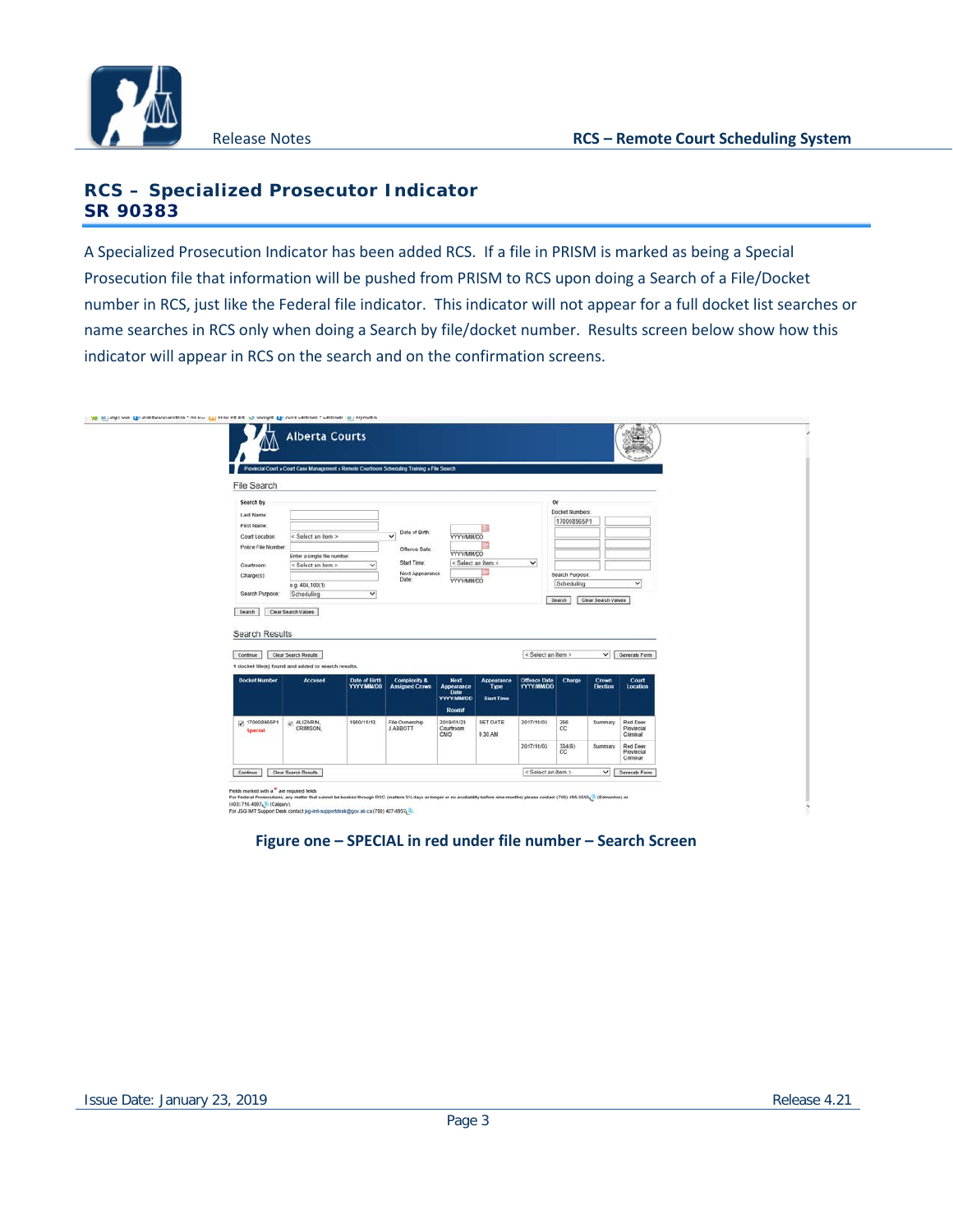

|                             | <b>Alberta Courts</b>                                                                                       |                                    |                                       |                                                                |                                                |                                          |              |                          |                                    |                                    |
|-----------------------------|-------------------------------------------------------------------------------------------------------------|------------------------------------|---------------------------------------|----------------------------------------------------------------|------------------------------------------------|------------------------------------------|--------------|--------------------------|------------------------------------|------------------------------------|
|                             | Provincial Court » Court Case Management » Remote Courtroom Scheduling Training » Confirmation              |                                    |                                       |                                                                |                                                |                                          |              |                          |                                    |                                    |
| Confirmation                |                                                                                                             |                                    |                                       |                                                                |                                                |                                          |              |                          |                                    |                                    |
|                             | Please select defence counsel and carefully road the docket file details as some changes may have occurred. |                                    |                                       |                                                                |                                                |                                          |              |                          |                                    |                                    |
| <b>Docket Number</b>        | <b>Accused</b>                                                                                              | Date of Birth<br><b>YYYY/MM/DD</b> | Complexity &<br><b>Assigned Crown</b> | <b>Next</b><br>Appearance<br>Date<br><b>YYYY/MMDD</b><br>Rooma | Appearance<br><b>Type</b><br><b>Start Time</b> | <b>Offence Date</b><br><b>YYYY/MM/DD</b> | Charge       | <b>Crown</b><br>Election | Court<br>Location                  |                                    |
| 170008965P1<br>V<br>Special | U. ALIZARIN,<br><b>CRIMSON</b>                                                                              | 1980/11/13                         | File Ownership<br><b>ABBOJB</b>       | 2019/01/23<br>Courtroom                                        | CMO                                            | SET DATE<br>9:30 AM                      | 2017/11/03   | 266<br>CC                | Summary                            | Red Deer<br>Provincial<br>Criminal |
|                             | <b>Defence Counsel:</b><br>< Salect an item > $\vee$                                                        |                                    |                                       |                                                                |                                                | 2017/11/03                               | 334(B)<br>cc | Summary                  | Red Deer<br>Provincial<br>Criminal |                                    |

Fista manza uth a <sup>8</sup> are required fields<br>For Federa Proteculors, ary matter that cannot be booked through RSC (matters 3% days of broger or availably before inne months) please contact (780) 495-3553<sub>4</sub>01 (Edmonton) or<br>(4

**Figure two – SPECIAL in red under file number – Confirmation Screen**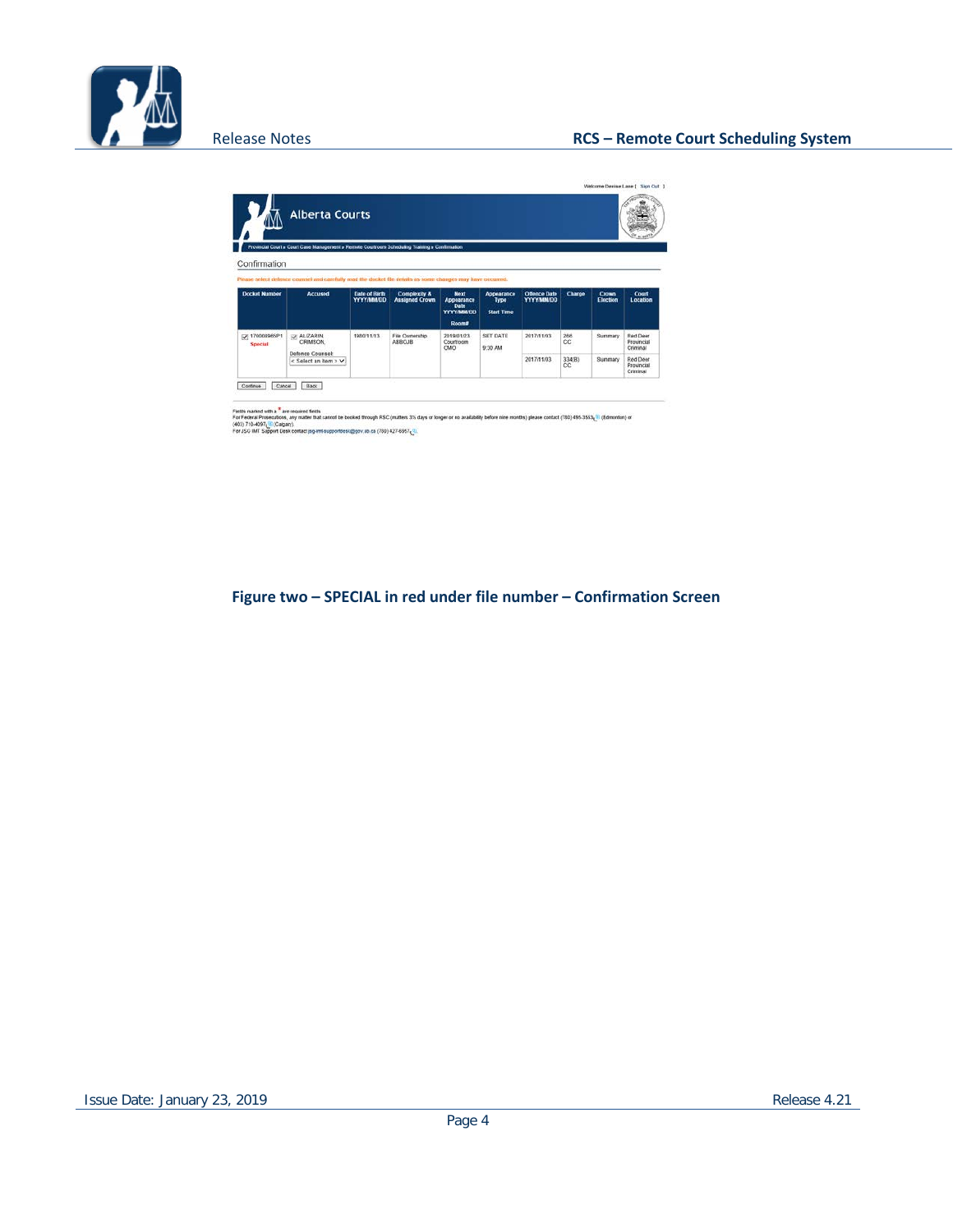

## CASS/RCS – REMOTE COURT SCHEDULING

**Release 4.21**

**January 23, 2019**

## **SR 132119 – Adding Drumheller to drop downs for booking**

As part of the regional rollout of CMO offices – Changes have been made to both the RCS and CASS scheduling systems in order to include Drumheller as a new location. Defence counsel will now have the ability to remote book Drumheller matters in RCS and court clerks will have the ability to schedule matters in CASS.

|                                                                                  | <b>Alberta Courts</b><br>Provincial Court » Court Case Management » Remote Courtroom Scheduling Training » File Search |                                                                |                                                                                  | PROVINCIAL                                    |
|----------------------------------------------------------------------------------|------------------------------------------------------------------------------------------------------------------------|----------------------------------------------------------------|----------------------------------------------------------------------------------|-----------------------------------------------|
| File Search                                                                      |                                                                                                                        |                                                                |                                                                                  |                                               |
| Search by<br>Last Name:<br>First Name:<br>Court Location:<br>Police File Number: | Drumheller Provincial Criminal<br>Enter a single file number                                                           | Date of Birth:<br>$\checkmark$<br>Offence Date:<br>Start Time: | YYYY/MM/DD<br><b>Process</b><br>YYYY/MM/DD<br>< Select an item ><br>$\checkmark$ | 0r<br>Docket Numbers:                         |
| Courtroom:<br>Charge(s):<br>Search Purpose:                                      | CMO, Drumheller<br>◡<br>e.g. 404,100(1)<br>Scheduling<br>✓                                                             | Next Appearance<br>Date:                                       | YYYY/MM/DD                                                                       | Search Purpose:<br>Scheduling<br>$\checkmark$ |
| Search                                                                           | Clear Search Values                                                                                                    |                                                                |                                                                                  | Clear Search Values<br>Search                 |

Fields marked with a  $*$  are required fields

For Federal Prosecutions, any matter that cannot be booked through RSC (matters 3% days or longer or no availability before nine months) please contact (780) 495-3553. [8] (Edmonton) or (403) 710-4097 (8 (Calgary).

For JSG IMT Support Desk contact jsg-imt-supportdesk@gov.ab.ca (780) 427-6957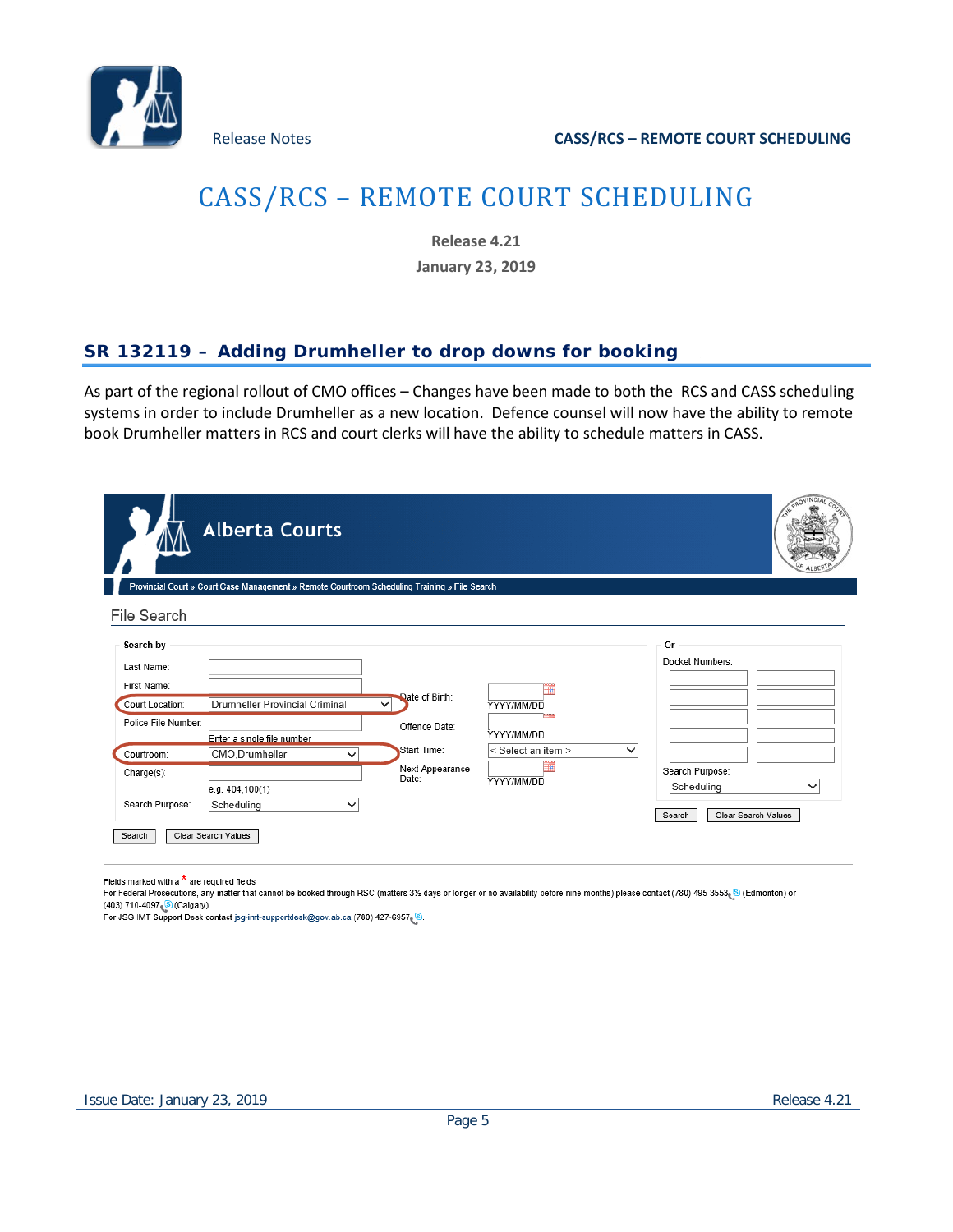

# **CASS - Court Appearance Scheduling System**

Schedule Court Configuration Bookings Help

### Search

| Court Appearance                                                    | Docket/Ticket #<br>Police File<br>Accused                                                                 |
|---------------------------------------------------------------------|-----------------------------------------------------------------------------------------------------------|
| Courtroom: CMO                                                      | * Court Location: DRUMHELLER PROV. COURT CRIM.<br>÷.<br>Federal Files: $\Box$<br>$\overline{\phantom{a}}$ |
| * Next Appearance Date: 2018/12/18<br>* Next Appearance Time: AM/PM | m<br>$\overline{\phantom{a}}$                                                                             |
| <b>Accused Last Name:</b><br><b>First Name:</b>                     |                                                                                                           |
| DOB:                                                                | (yyyy/mm/dd)                                                                                              |
| Clear Search<br>Search                                              |                                                                                                           |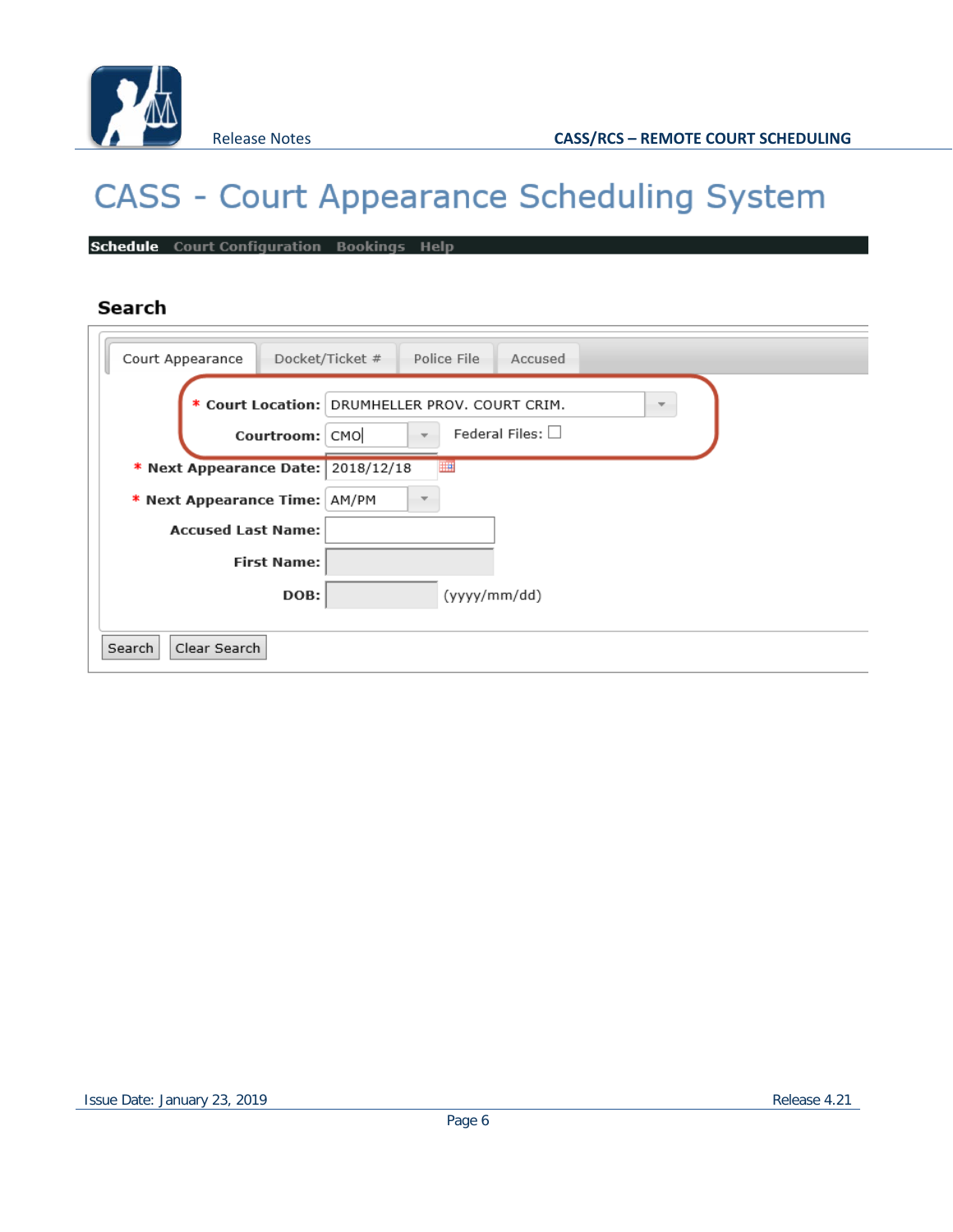

# RCS – REMOTE COURT SCHEDULING

|                                             | <b>Alberta Courts</b>                                                                         |                                         |                                  |              | <b>PROVINCIAL</b>                                                              |
|---------------------------------------------|-----------------------------------------------------------------------------------------------|-----------------------------------------|----------------------------------|--------------|--------------------------------------------------------------------------------|
| File Search                                 | Provincial Court » Court Case Management » Remote Courtroom Scheduling Training » File Search |                                         |                                  |              |                                                                                |
| Search by<br>Last Name:<br>First Name:      |                                                                                               |                                         |                                  |              | Or<br>Docket Numbers:                                                          |
| Court Location:<br>Police File Number:      | Drumheller Provincial Criminal<br>Enter a single file number                                  | Date of Birth:<br>◡<br>Offence Date:    | ▦<br>YYYY/MM/DD<br>YYYY/MM/DD    |              |                                                                                |
| Courtroom:<br>Charge(s):<br>Search Purpose: | CMO, Drumheller<br>$\checkmark$<br>e.g. $404,100(1)$<br>Scheduling<br>$\checkmark$            | Start Time:<br>Next Appearance<br>Date: | < Select an item ><br>YYYY/MM/DD | $\checkmark$ | Search Purpose:<br>Scheduling<br>$\checkmark$<br>Clear Search Values<br>Search |
| Search                                      | Clear Search Values                                                                           |                                         |                                  |              |                                                                                |

Fields marked with a  $\star$  are required fields

For Federal Prosecutions, any matter that cannot be booked through RSC (matters 3% days or longer or no availability before nine months) please contact (780) 495-3553. [8] (Edmonton) or (403) 710-4097 (Calgary).<br>For JSG IMT Support Desk contact jsg-imt-supportdesk@gov.ab.ca (780) 427-6957 (®.<br>For JSG IMT Support Desk contact jsg-imt-supportdesk@gov.ab.ca (780) 427-6957 (®.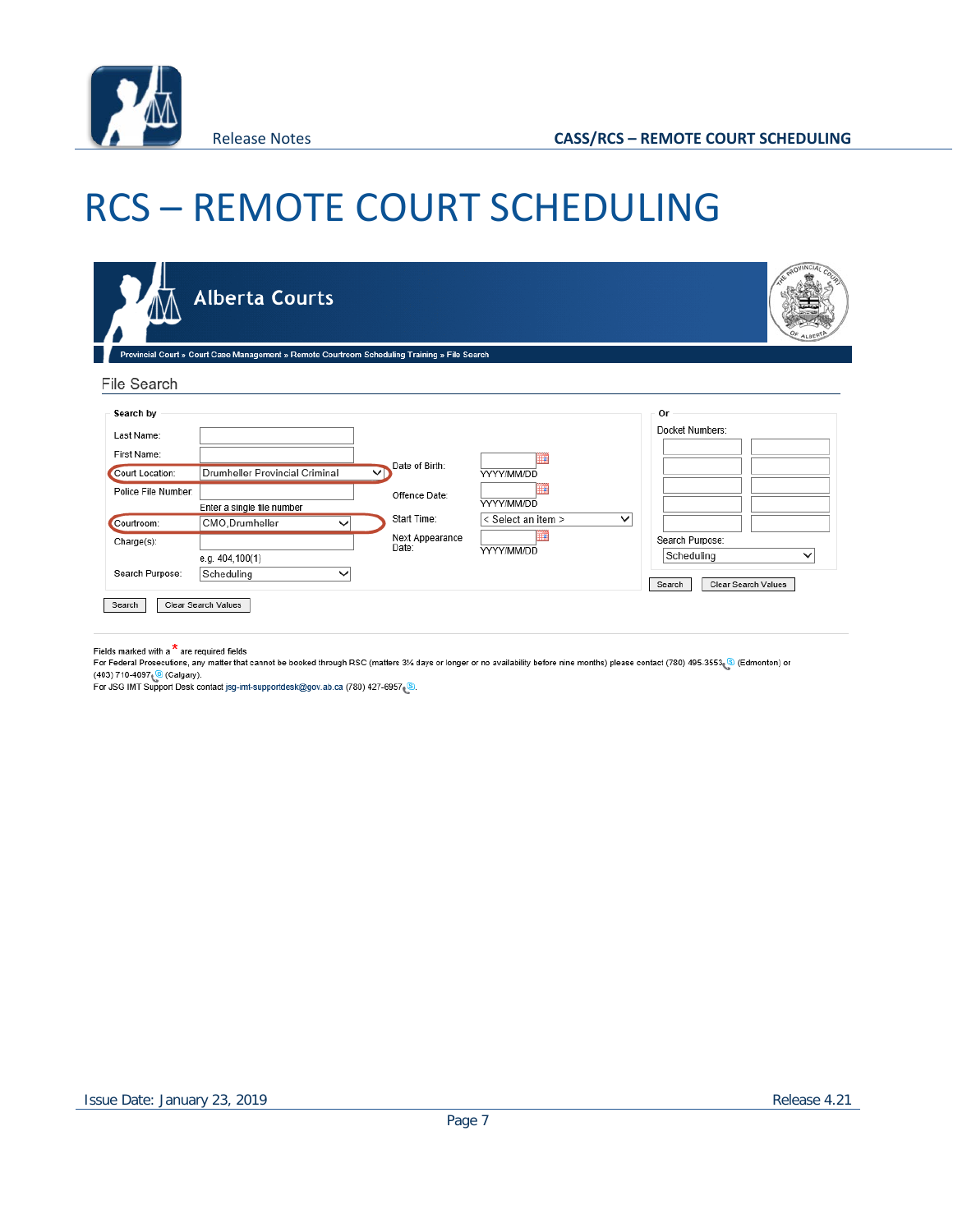

#### Release Notes **CASS/RCS – REMOTE COURT SCHEDULING**

|                                                                                  | <b>Alberta Courts</b>                                                                                   |                                         |                                       |              | GOVINCIA                                                                              |
|----------------------------------------------------------------------------------|---------------------------------------------------------------------------------------------------------|-----------------------------------------|---------------------------------------|--------------|---------------------------------------------------------------------------------------|
| <b>File Search</b>                                                               | Provincial Court » Court Case Management » Remote Courtroom Scheduling Training » File Search           |                                         |                                       |              |                                                                                       |
| Search by<br>Last Name:<br>First Name:<br>Court Location:<br>Police File Number: | Drumheller Provincial Criminal<br>$\checkmark$<br>Enter a single file number                            | Date of Birth:<br>Offence Date:         | ш<br>YYYY/MM/DD<br>ш<br>YYYY/MM/DD    |              | Or<br>Docket Numbers:                                                                 |
| Courtroom:<br>Charge(s):<br>Search Purpose:<br>Search                            | 001, Drumheller<br>$\checkmark$<br>e.g. 404,100(1)<br>Scheduling<br>$\checkmark$<br>Clear Search Values | Start Time:<br>Next Appearance<br>Date: | < Select an item ><br>₩<br>YYYY/MM/DD | $\checkmark$ | Search Purpose:<br>Scheduling<br>$\checkmark$<br><b>Clear Search Values</b><br>Search |

Fields marked with a <sup>\*</sup>\* are required fields<br>For Federal Prosecutions, any matter that cannot be booked through RSC (matters 3½ days or longer or no availability before nine months) please contact (780) 495-3553.③ (Edmont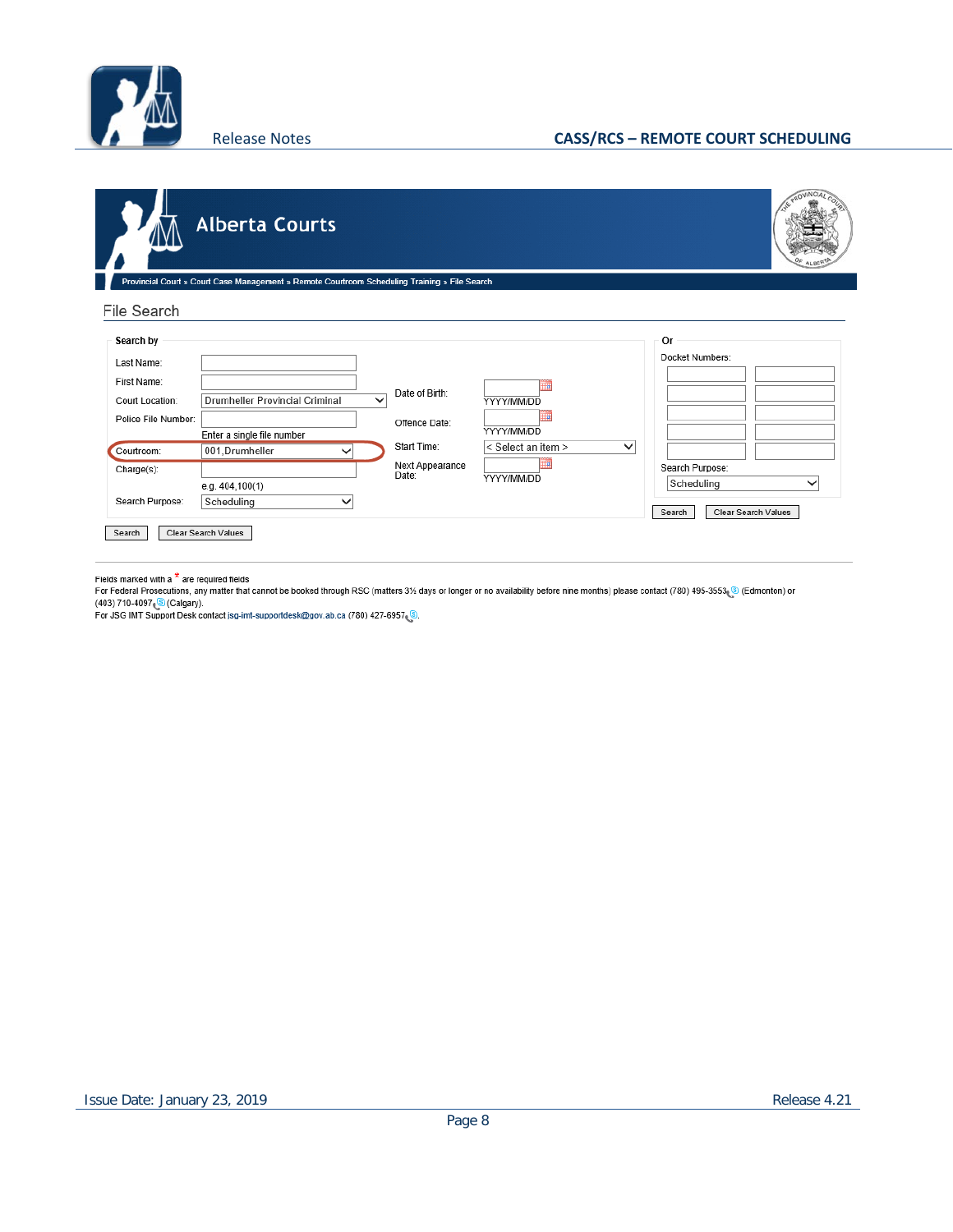

### **SR 132119 – RCS: Allowing users to book when election not made (Hybrid)**

Issues were reported by various court locations, where remote bookings were being successfully completed that had no Crown Election (hybrid). Changes to the RCS system will stop these types of bookings from being completely successfully as per business rules.

BEFORE – Application will allow the user to complete a full booking.

### **Docket Files**

| Docket Number  | <b>Accused</b> | Defen <sub>(</sub><br>el | Charge            | <b>Crown Election</b> |
|----------------|----------------|--------------------------|-------------------|-----------------------|
| P <sub>1</sub> | S<br>. G       | Darren M                 | $254(3)(A)$<br>CC |                       |
|                |                |                          | 253(1)(A)<br>CC   |                       |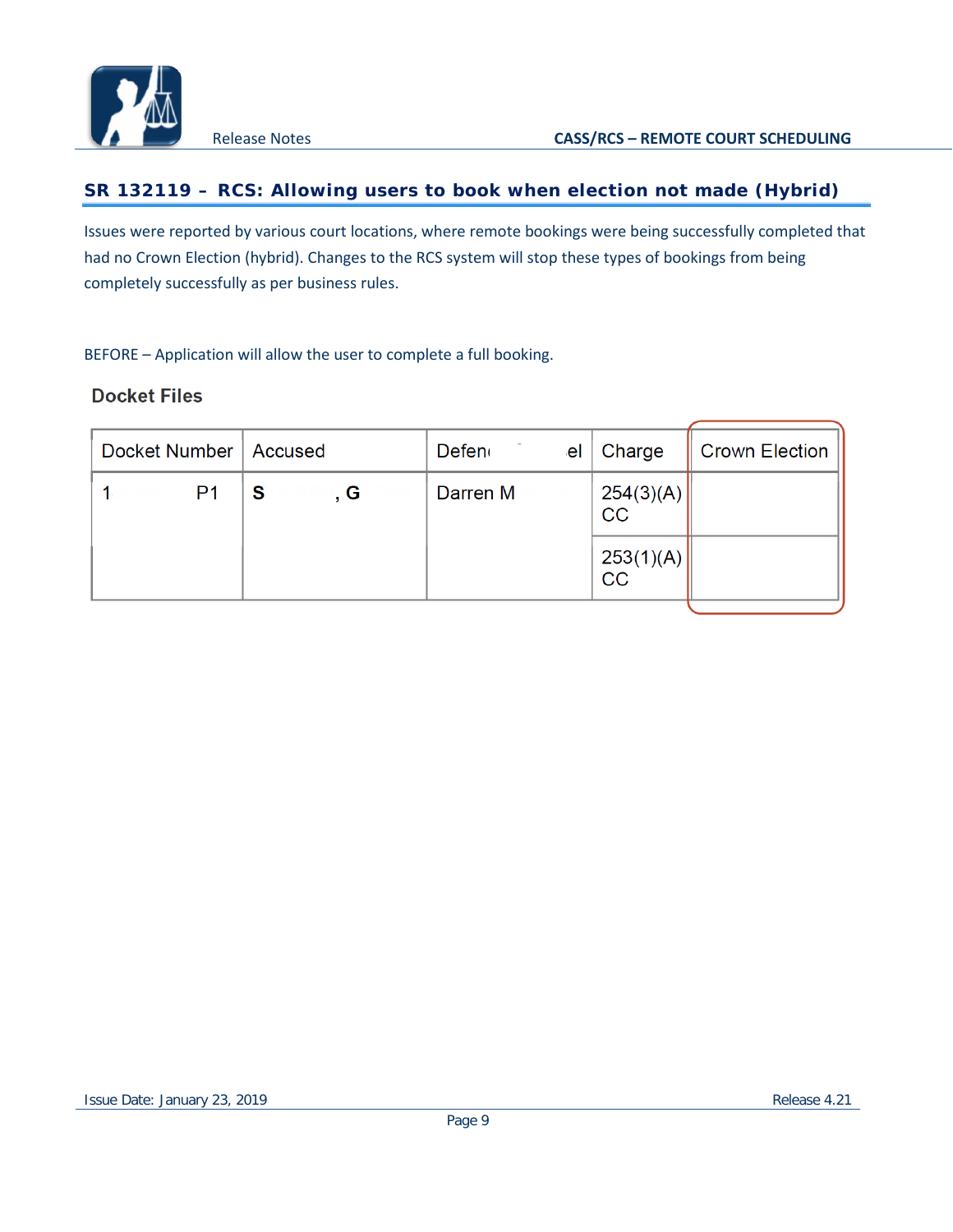

## **Booking Confirmation**

| <b>Booking Confirmation Number</b> | 3<br>9                             |
|------------------------------------|------------------------------------|
| Date (YYYY/MM/DD)                  | 2018/08/08                         |
| <b>Start Time</b>                  | 09:30:00 AM                        |
| Amount of Time Requested           | $150$ Minute $(s)$                 |
| <b>Court Location</b>              | <b>Okotoks Provincial Criminal</b> |
| Courtroom                          | 001                                |
| Booking & Appearance Type          | Low Complexity, Trial              |
| <b>Earlier Dates Available</b>     | 2018-Aug 01, 02                    |